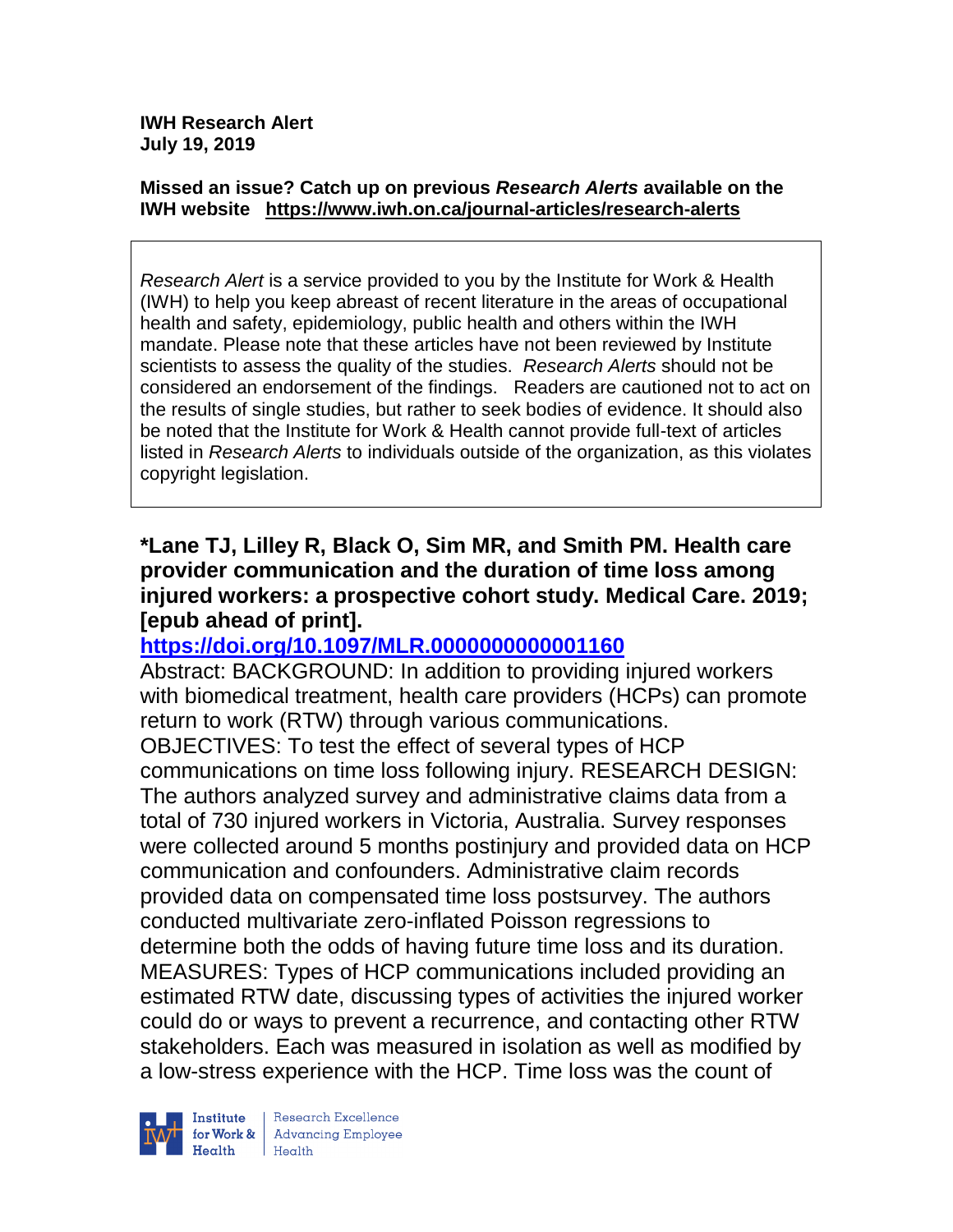cumulative compensated work absence in weeks, accrued postsurvey. RESULTS: RTW dates reduced the odds of future time loss [odds ratio, 0.26; 95% confidence interval (CI), 0.09-0.82] regardless of the stressfulness of the experience. Communications that predicted shorter durations of time loss only did so with lowstress experiences: RTW date [incidence rate ratio (IRR), 0.56; 95% CI, 0.50-0.63], stakeholder contact (IRR, 0.78; 95% CI, 0.70-0.87), and prevention discussions (IRR, 0.87; 95% CI, 0.78-0.98). CONCLUSIONS: HCPs may reduce time loss through several types of communication, particularly when stress is minimized. RTW dates had the largest and most robust effect

#### **\*Orchard C, Carnide N, and Smith P. How does perceived fairness in the workers' compensation claims process affect mental health following a workplace injury? Journal of Occupational Rehabilitation. 2019; [epub ahead of print]. <https://doi.org/10.1007/s10926-019-09844-3>**

Abstract: Purpose Mental health concerns are common after a workplace injury, particularly amongst those making a compensation claim. Yet there is a lack of research exploring the effect of modifiable elements of the return-to-work process on mental health. The aim of this study is to examine the impact of perceived injustice in the interactions between claim agents and claimants on mental health symptoms in the 12-month following a musculoskeletal (MSK) workplace injury. Methods A cohort of 585 workers compensation claimants in Victoria, Australia were interviewed three times over a 12-month period following a workplace MSK injury. Perceptions of informational and interpersonal justice in claim agent interactions were measured at baseline, and the Kessler Psychological Distress (K6) scale was administered as a measure of mental health at all three timepoints. Path analyses were performed to examine the direct and indirect effects of perceived justice at baseline on concurrent and future mental health, after accounting for confounding variables. Results Each 1-unit increase in perceptions of informational and interpersonal justice, indicating poorer experiences, was associated with an absolute increase of 0.16 and 0.18 in respective K6 mental health score at baseline, indicating poorer mental health on a 5-point scale. In addition, perceived justice indirectly impacted mental health at 6-month and 12-month, through sustained negative impact from

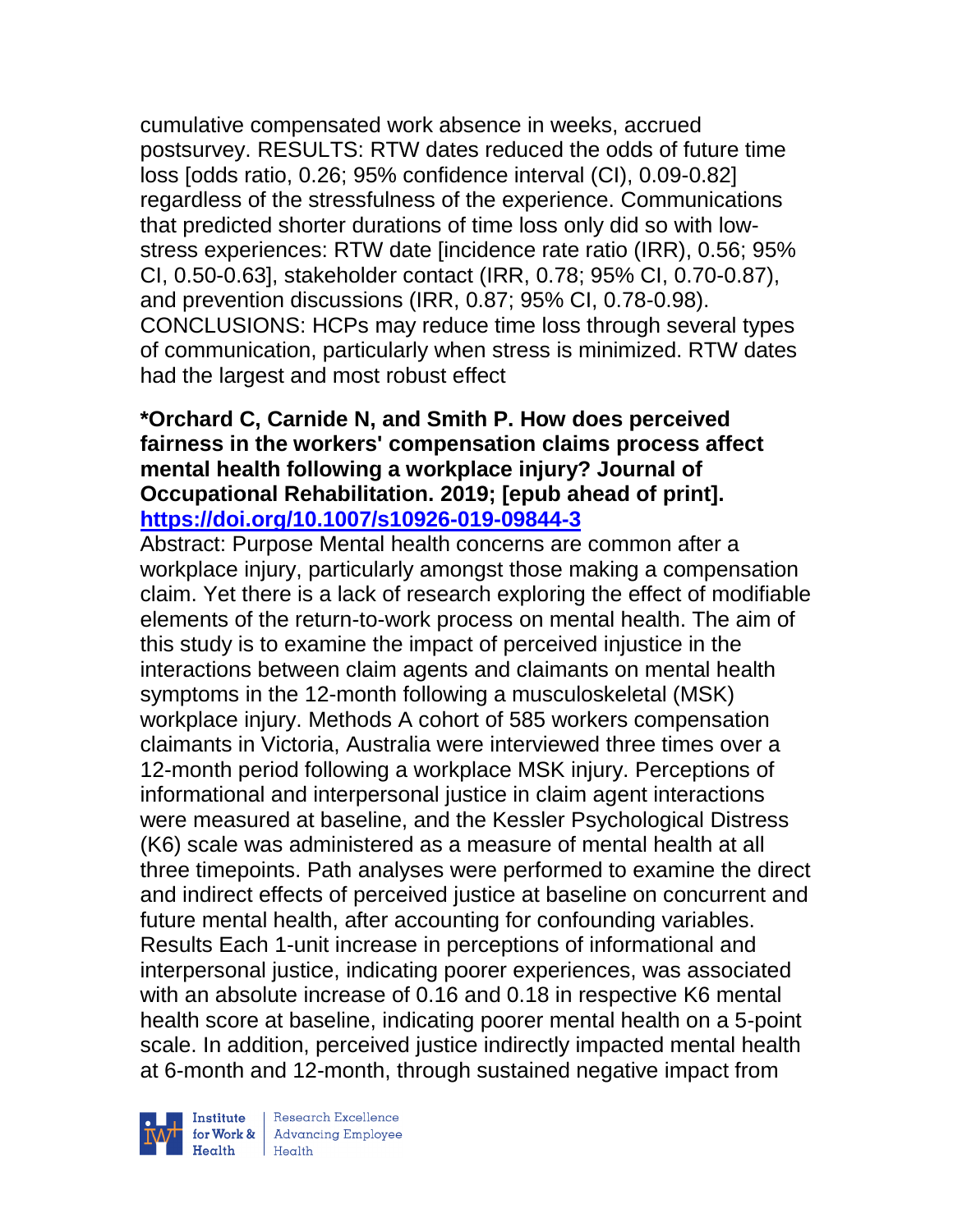baseline as well as increased risk of disagreements between the claim agent and claimant. Conclusions This finding has highlighted the importance of perceived justice in claim agent interactions with claimants in relation to mental health following a work-related MSK injury

**Al-Bsheish M, bin Mustafa M, Ismail M, Jarrar M, Meri A, and Dauwed M. Perceived management commitment and psychological empowerment: a study of intensive care unit nurses' safety. Safety Science. 2019; 118:632-640. <https://doi.org/10.1016/j.ssci.2019.05.055>** 

#### **Anderson J, Granat MH, Williams AE, and Nester C. Exploring occupational standing activities using accelerometer-based activity monitoring. Ergonomics. 2019; 62(8):1055-1065. <https://doi.org/10.1080/00140139.2019.1615640>**

Abstract: Prolonged standing at work is required by an estimated 60% of the employed population and is associated with a high prevalence of musculoskeletal disorders. 'Standing' is expected to encompass a range of activities of varying intensity. This study aimed to define a range of 'standing' work-based activities; and objectively explore differences between 'standing' occupations. The following movements were defined using a triaxial accelerometer (ActivPAL) through recordings of known movements  $(n = 11)$ : static standing, weight-shifting, shuffling, walking and sitting. Movements over a working day were defined for chefs ( $n = 10$ ), veterinary surgeons ( $n =$ 7) and office workers  $(n = 9)$ . Despite veterinary surgeons and chefs spending a similar time in an upright posture, veterinary surgeons spent 62% of this time standing statically whereas chefs split their time between all the movements. Overall, this study provides the first attempt to define 'standing' activities, allowing the differentiation of activities between occupations spending similar periods of time upright. Practitioner Summary: This study identified a range of workbased 'standing' activities of varying intensity. Differences in activity were recorded between two occupations spending a similar time in an upright posture (veterinary surgeons and chefs). A broader definition of standing activities could be important when considering factors related to musculoskeletal disorders at work

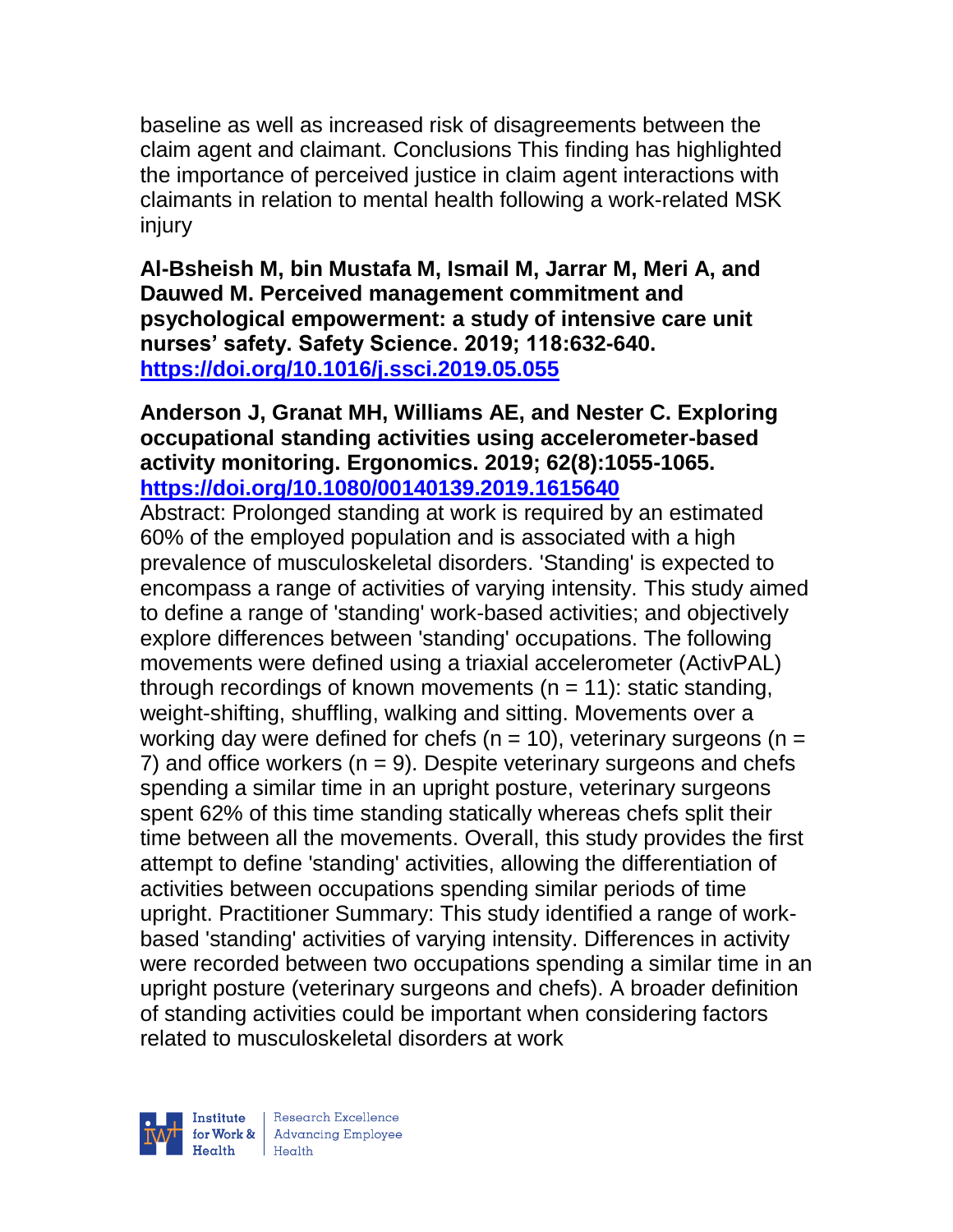#### **Dragioti E, Bjork M, Larsson B, and Gerdle B. A metaepidemiological appraisal of the effects of interdisciplinary multimodal pain therapy dosing for chronic low back pain. Journal of Clinical Medicine. 2019; 8:E871.**

**<https://doi.org/10.3390/jcm8060871> [open access]** Abstract: Using a meta-analysis, meta-regression, and a metaepidemiological approach, we conducted a systematic review to examine the influence of interdisciplinary multimodal pain therapy (IMPT) dosage on pain, disability, return to work, quality of life, depression, and anxiety in published randomised controlled trials (RCTs) in patients with non-specific chronic low back pain (CLBP). We considered all RCTs of IMPT from a Cochrane review and searched PubMed for additional RCTs through 30 September 2018. A subgroup random-effects meta-analysis by length, contact, and intensity of treatment was performed followed by a meta-regression analysis. Using random and fixed-effect models and a summary relative odds ratio (ROR), we compared the effect sizes (ES) from short-length, non-daily contact, and low-intensity RCTs with longlength, daily contact, and high-intensity RCTs. Heterogeneity was quantified with the I(2) metric. A total of 47 RCTs were selected. Subgroup meta-analysis showed that there were larger ES for pain and disability in RCTs with long-length, non-daily contact, and low intensity of treatment. Larger ES were also observed for quality of life in RCTs with short-length, non-daily contact, and low intensity treatment. However, these findings were not confirmed by the metaregression analysis. Likewise, the summary RORs were not significant, indicating that the length, contact, and intensity of treatment did not have an overall effect on the investigated outcomes. For the outcomes investigated here, IMPT dosage is not generally associated with better ES, and an optimal dosage was not determined

**Hudson D and Ramsay JD. A roadmap to professionalism: advancing occupational safety and health practice as a profession in the United States. Safety Science. 2019; 118:168- 180.** 

**<https://doi.org/10.1016/j.ssci.2019.04.018>** 

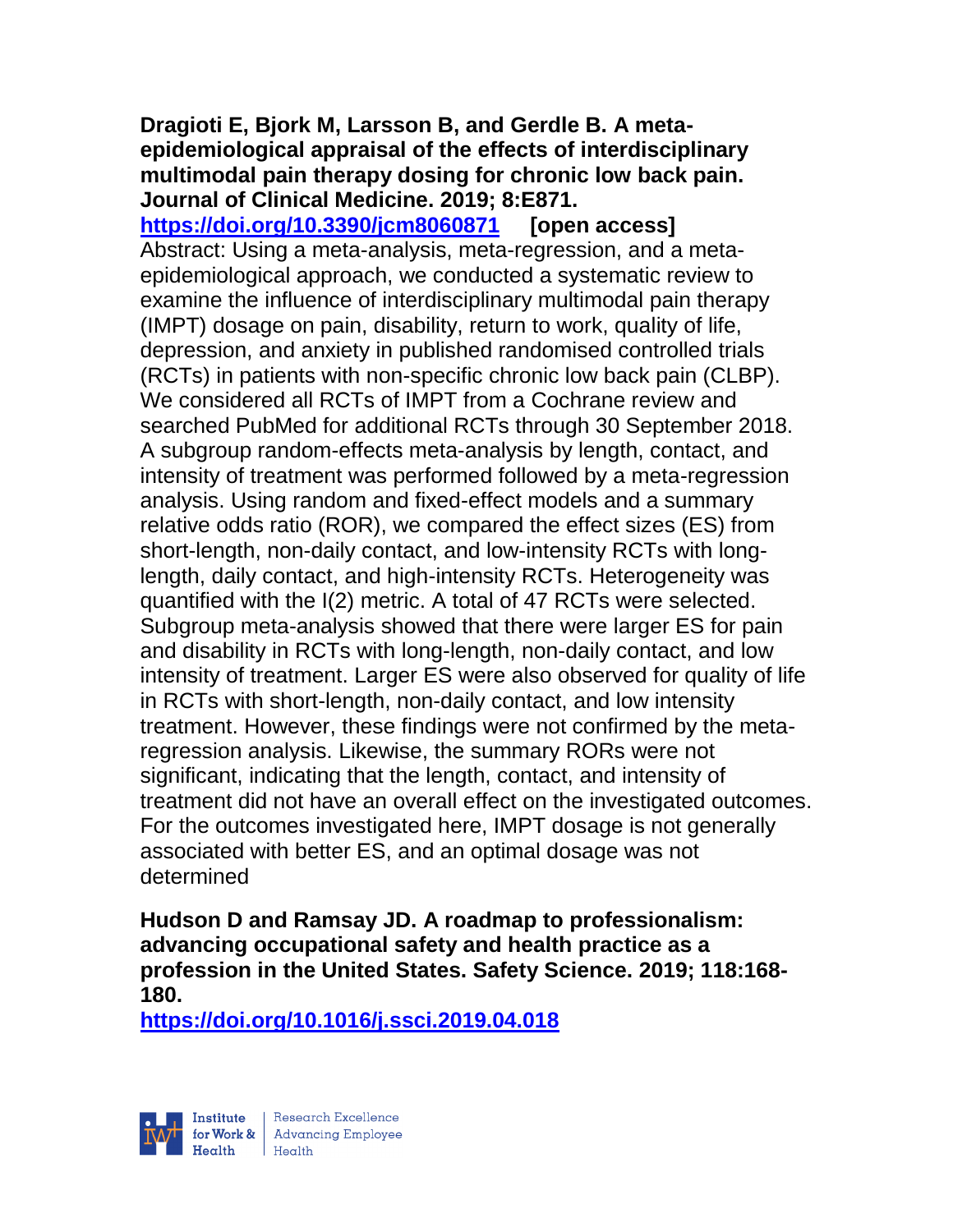**Klug K, Bernhard-Oettel C, Makikangas A, Kinnunen U, and Sverke M. Development of perceived job insecurity among young workers: a latent class growth analysis. International Archives of Occupational & Environmental Health. 2019; 92(6):901-918.** 

#### **<https://doi.org/10.1007/s00420-019-01429-0>**

Abstract: PURPOSE: Individual differences in the development of perceived job insecurity among young workers may be influenced by characteristics of the first job (contract type and sector) and individual background (education and previous unemployment), and can have implications for subsequent health and well-being. The aim of this study was to investigate the development of perceived job insecurity during the early career, as well as associations between different patterns of development (i.e., trajectories), predictors and outcomes. METHODS: We conducted a latent class growth analysis to identify trajectories of perceived job insecurity and investigated their respective associations with predictors and outcomes across 6 years in a sample of 1711 German labor market entrants. RESULTS: Six trajectories were identified: three showed stable job insecurity perceptions (stable moderate, 36%; stable low, 32%; stable high, 5%), two showed decrease (moderate to low, 12%; high to moderate, 3%), and one showed increasing job insecurity perceptions (low to moderate, 13%). Temporary contracts and previous unemployment predicted trajectories characterized by increasing, higher initial or higher overall levels of perceived job insecurity. In contrast, public sector employees and university graduates were less likely to experience persisting or increasing job insecurity. The trajectories differed in their overall levels of self-rated health and job satisfaction, but not with respect to change in these outcomes. Instead, increasing perceived job insecurity was associated with decreasing life satisfaction. CONCLUSIONS: The findings suggest that an insecure career start and individual risk factors may predispose young workers to an unfavorable development of both job insecurity perceptions and levels of well-being

**Konradt U, Heblich F, Krys S, Garbers Y, and Otte KP. Beneficial, adverse, and spiraling health-promotion effects: evidence from a longitudinal randomized controlled trial of working at sit-stand desks. Journal of Occupational Health Psychology. 2019; [epub** 



 $\begin{tabular}{|l|} Institute & Research Excellence \\ \hline for Work & Advancing Employee \\ Health & Health \\ \end{tabular}$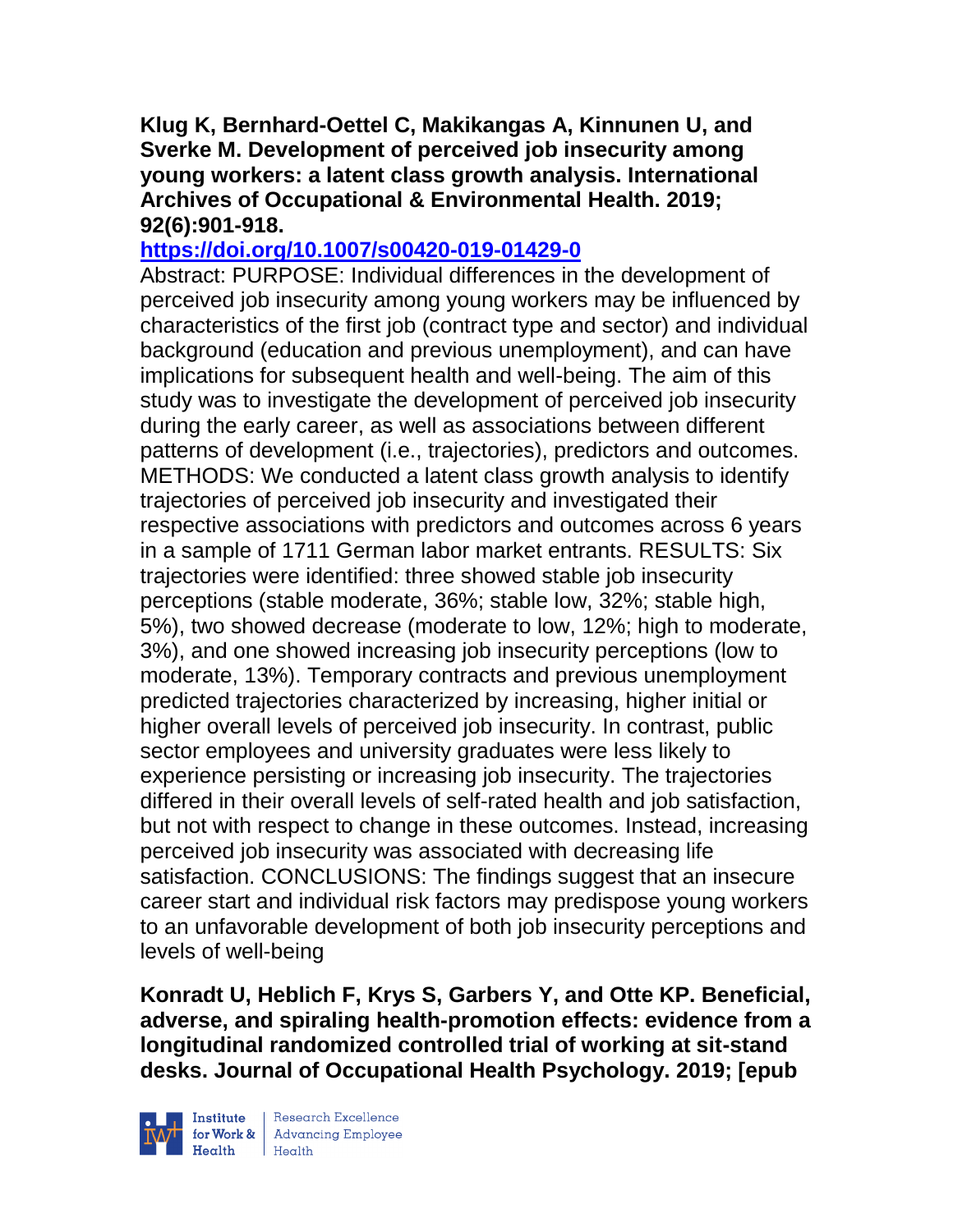### **ahead of print].**

# **<https://doi.org/10.1037/ocp0000161>**

Abstract: In a 6-month longitudinal randomized field experiment, we examined how using height-adjustable sit-stand desks could have beneficial, adverse, and spiraling effects on people's musculoskeletal and psychovegetative complaints, and on positive (vitality and vigilance) and negative psychological symptoms, namely, stressor uncontrollability (i.e., perceived uncontrollability of workload), psychological tension, and mental tiredness. A total of 127 employees in various, mostly sedentary, occupations were randomly assigned to either the intervention or the control group. Variables were assessed monthly for 6 months on a self-reported basis. Bayesian structural equation modeling showed that the intervention produced large inhibiting between-subjects effects for musculoskeletal problems in the neck, back, and shoulders (beta ranged between -.26 and -.21). Within-subject analyses revealed that the intervention produced large inhibiting effect sizes for intensity ( $q =$ 3.06) and prevalence of musculoskeletal  $(g = 1.19)$  and psychovegetative complaints (g between 0.76 and 1.57). For negative psychological symptoms (i.e., psychological tension and mental tiredness), participants in the intervention group showed a steeper decrease than participants in the control group (g between 2.34 and 3.74). For positive indicators (i.e., vitality and vigilance), the intervention produced large promoting effects for participants in the intervention group compared with participants in the control group (g between 0.70 and 1.65). There was no change in stressor uncontrollability between the two groups. Finally, findings suggest that sit-stand desks can be effective in improving occupational health by weakening a downward-spiraling effect. (PsycINFO Database Record (c) 2019 APA, all rights reserved)

### **Krebs MO, Kebir O, and Jay TM. Exposure to cannabinoids can lead to persistent cognitive and psychiatric disorders. European Journal of Pain. 2019; 23(7):1225-1233.**

### **<https://doi.org/10.1002/ejp.1377>**

Abstract: BACKGROUND: Cannabinoids are proposed in a wide array of medical indications. Yet, the evaluation of adverse effects in controlled clinical studies, following the evidence-based model, has partly been bypassed. On the other hand, studies on the

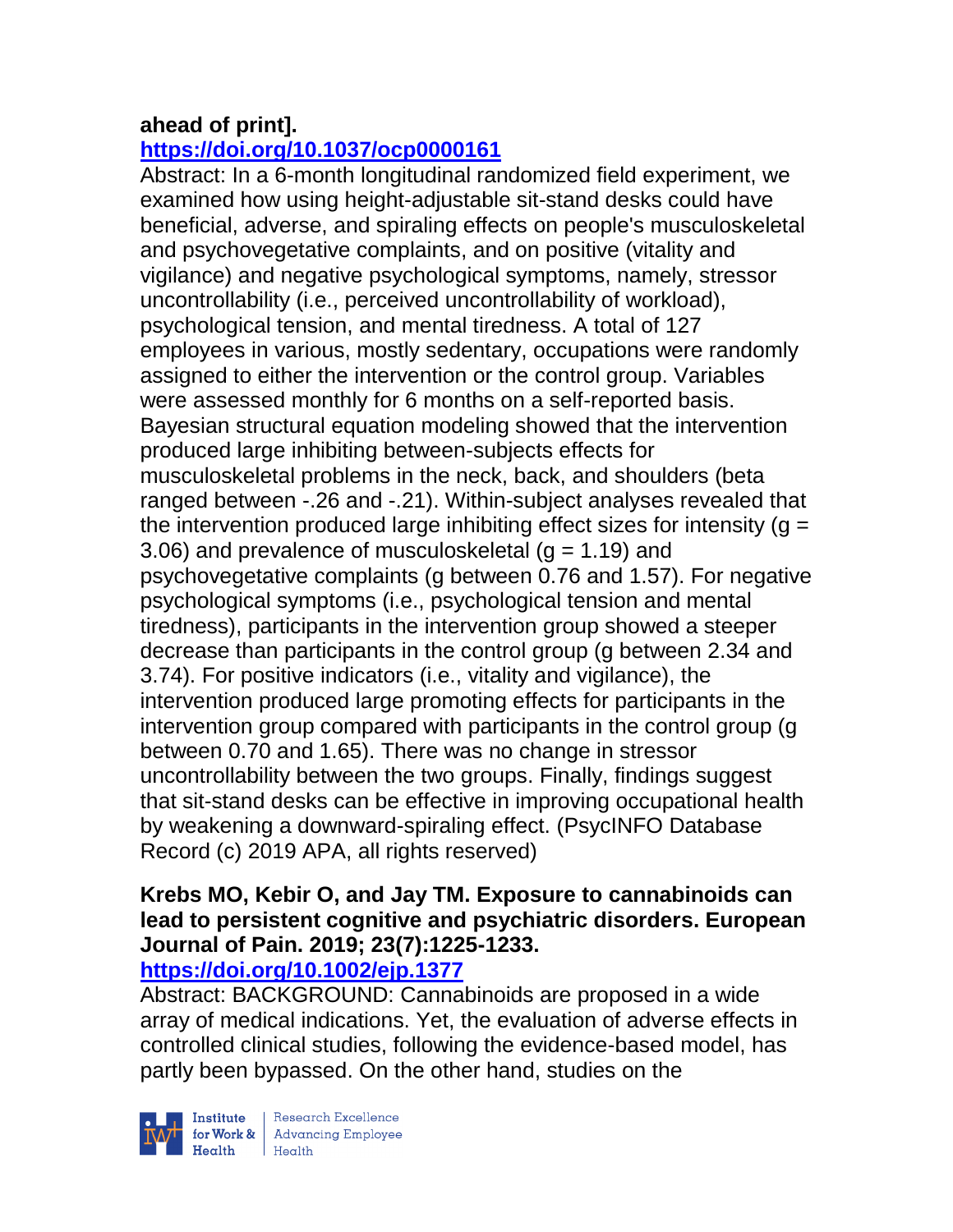consequences of recreational use of cannabis and experimental studies bring some insights on the potential long-term consequences of cannabinoids use. RESULTS: Epidemiological studies have consistently demonstrated that cannabis use is associated with a risk of persistent cognitive deficits and increased risk of schizophrenia-like psychoses. These risks are modulated by the dose and duration of use, on top of age of use and genetic factors, including partially shared genetic predisposition with schizophrenia. Experimental studies in healthy humans showed that cannabis and its principal psychoactive component, the delta-9-tetrahydrocannabinol (THC), could produce transient, dose-dependent, psychotic symptoms as well as cognitive effects, which can be attenuated by cannabidiol (CBD). Studies in rodents have confirmed these effects and shown that adolescent exposure results in structural changes and impaired synaptic plasticity, impacting fronto-limbic systems that are critically involved in higher brain functions. The endocannabinoid system plays an important role in brain maturation. Its over-activation by cannabinoid receptor type 1 agonists (e.g., THC) during adolescence and the resulting changes in neuroplasticity could alter brain maturation and cause long-lasting changes that persist in the adult brain. CONCLUSIONS: Exposure to cannabinoids can have longterm impact on the brain, with an inter-individual variability that could be conveyed by personal and family history of psychiatric disorders and genetic background. Adolescence and early adulthood are critical periods of vulnerability. SIGNIFICANCE: The assessment of benefice-risk balance of medical use of cannabis and cannabinoids needs to carefully explore populations that could be more at-risk of psychiatric and cognitive complications

### **Mixter S, Mathiassen SE, and Hallman D. Alternations between physical and cognitive tasks in repetitive work: effect of cognitive task difficulty on fatigue development in women. Ergonomics. 2019; 62(8):1008-1022.**

**<https://doi.org/10.1080/00140139.2019.1614229>**  Abstract: In a context of job rotation, this study determined the extent

to which the difficulty of a cognitive task (CT) interspersed between bouts of repetitive, low-intensity work (pipetting) influences recovery from fatigue. Fifteen participants performed three experimental sessions, each comprising 10 repeats of a  $7$  min  $+$  3 min combination

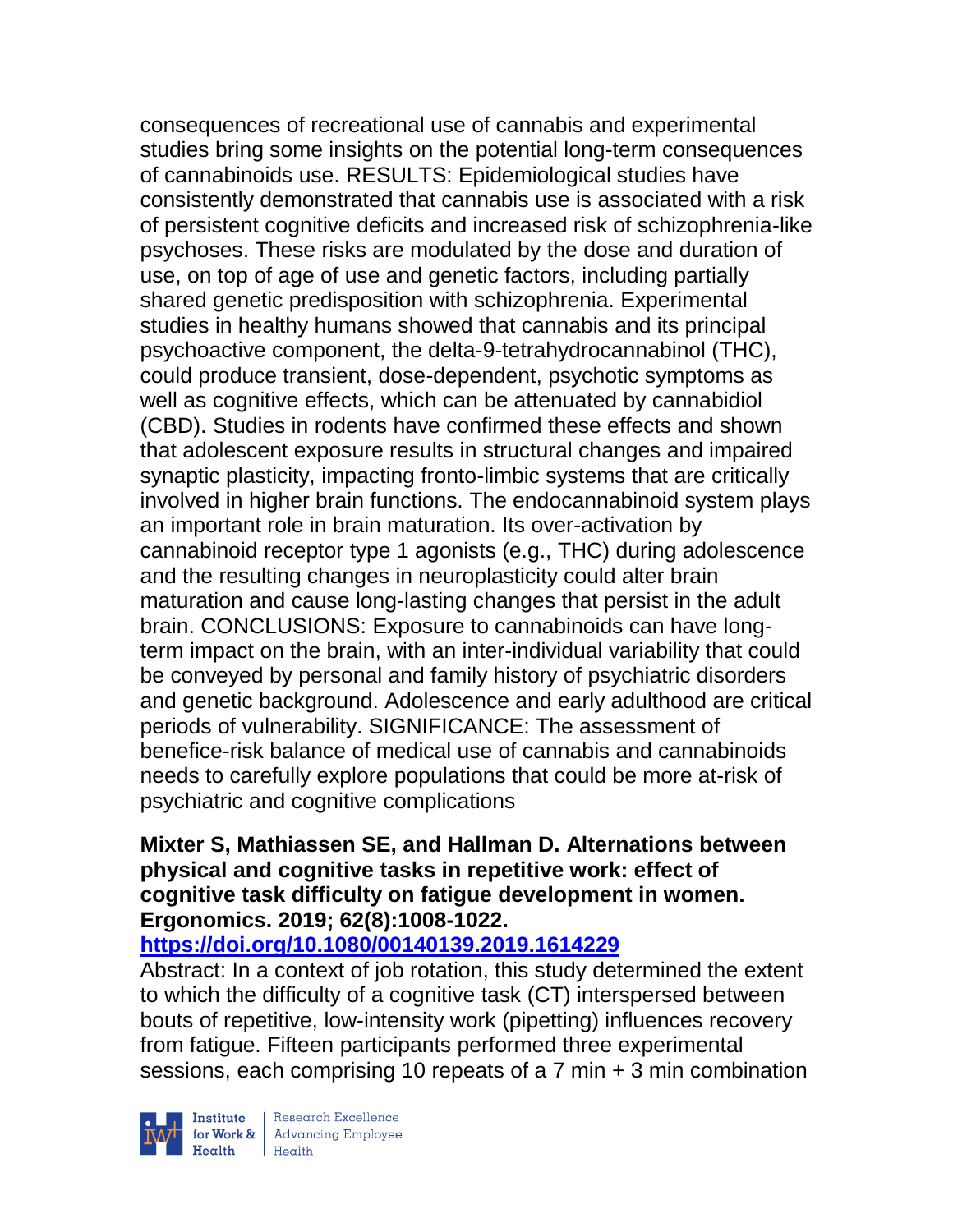of pipetting and CT. The CT was easy, moderate or hard. Surface electromyography (EMG amplitude of the forearm extensor and trapezius muscles) and self-reports was used to assess fatigability. Perceived fatigue and trapezius EMG amplitude increased during sessions. CT difficulty influenced fatigue development only little, besides forearm extensor EMG increasing more in CT3 than in CT1 and CT2. During CT bouts, fatigability recovered, and to a similar extent irrespective of CT. Thus, CT difficulty influenced recovery of perceived as well as performance fatigability to a minor extent, and may not be a critical issue in job rotation comprising alternating physical and cognitive tasks. Practitioner summary: Alternations between physical and cognitive tasks may be an attractive option for job rotation. In this study on women, we show that the difficulty of the cognitive task influences recovery from fatigue only little and we conclude that cognitive difficulty, within reasonable limits, may be a minor issue in job rotation

#### **Pihl-Thingvad J, Elklit A, Brandt LPA, and Andersen LL. Workplace violence and development of burnout symptoms: a prospective cohort study on 1823 social educators. International Archives of Occupational & Environmental Health. 2019; 92(6):843-853.**

### **<https://doi.org/10.1007/s00420-019-01424-5>**

Abstract: PURPOSE: Burnout and workplace violence (WPV) have been associated in cross-sectional studies, but longitudinal studies with solid methods and adequate sample sizes are lacking. This study investigates whether WPV increases burnout symptoms during a 12-month period. METHODS: Questionnaire data were collected on 1823 social educators at baseline and 12-month follow-up, coupled with additionally 12 monthly text-message surveys on exposure to WPV. Using general linear modelling for repeated measures, we estimated change over time in burnout symptoms in three WPV exposure groups (none, low, high). RESULTS: A time by exposure to WPV interaction existed for development of burnout;  $F(2) = 7.2$ ,  $p =$  $0.001$  eta $(2)$  = 0.011. Burnout increased significantly within the group of low exposure;  $F(1) = 6.8$ ,  $p = 0.01$  and high exposure;  $F(1) = 6.7$  p  $= 0.001$ , but not within the non-exposed  $F(1) = 2.1$  p = 0.15. At followup, both the low exposed and high exposed had significantly higher levels of burnout compared to the non-exposed. CONCLUSION:

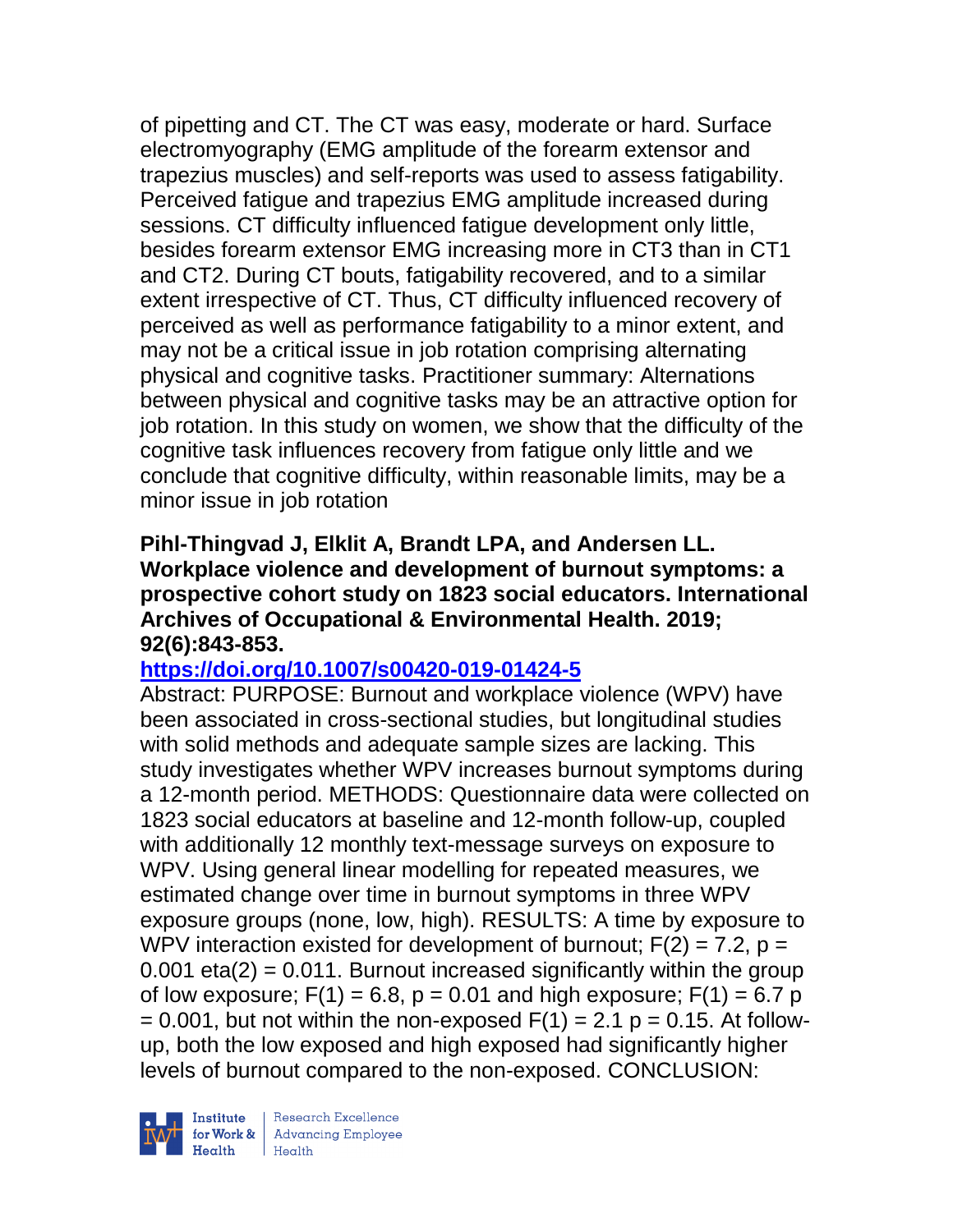Exposure to WPV increases level of burnout within a 12-month period. We propose that assessment of burnout in future studies should utilize instruments capable of detecting small changes. We further propose that prevention against employee burnout could be improved using monitoring targeted at employees exposed to WPV

#### **Senthanar S, MacEachen E, and Lippel K. Return to work and ripple effects on family of precariously employed injured workers. Journal of Occupational Rehabilitation. 2019; [epub ahead of print].**

### **<https://doi.org/10.1007/s10926-019-09847-0>**

Abstract: Purpose Work injury and return to work processes can have adverse effects on injured workers and their families. Family members may experience increased workloads, role reversals, dissolution of marriages or changes in relationships with children, as well as financial strain from loss of income. How these associations interact when the injured worker is precariously employed, however, is unknown. The aim of this study was to explore the impacts of workrelated injury or illness as well as subsequent compensation and return to work processes on families and relationships of precariously employed workers. Methods Interviews were conducted with fifteen precariously employed injured workers recruited through on-line advertising, injured worker groups, and social media platforms in Ontario. Situational analysis was used to identify how family members were affected and their role throughout the injury process. Results Precariously employed injured workers felt caught between self-interested employers and disinterested workers' compensation. In some cases, this led to deteriorated mental health and well-being. The worker's difficulties with RTW challenged financial security of families and affected their day-to-day normal routines. While some workers received emotional and instrumental support from their family members, others had their families fall apart when chronic disability and unemployment proved to be too much. Conclusions This study addressed the complex ways that work injury and illness among precariously employed workers interact with family life and relationships. Findings illustrate how the income and employment insecurity associated with precarious employment has ripple effects on workers and their families when they become injured

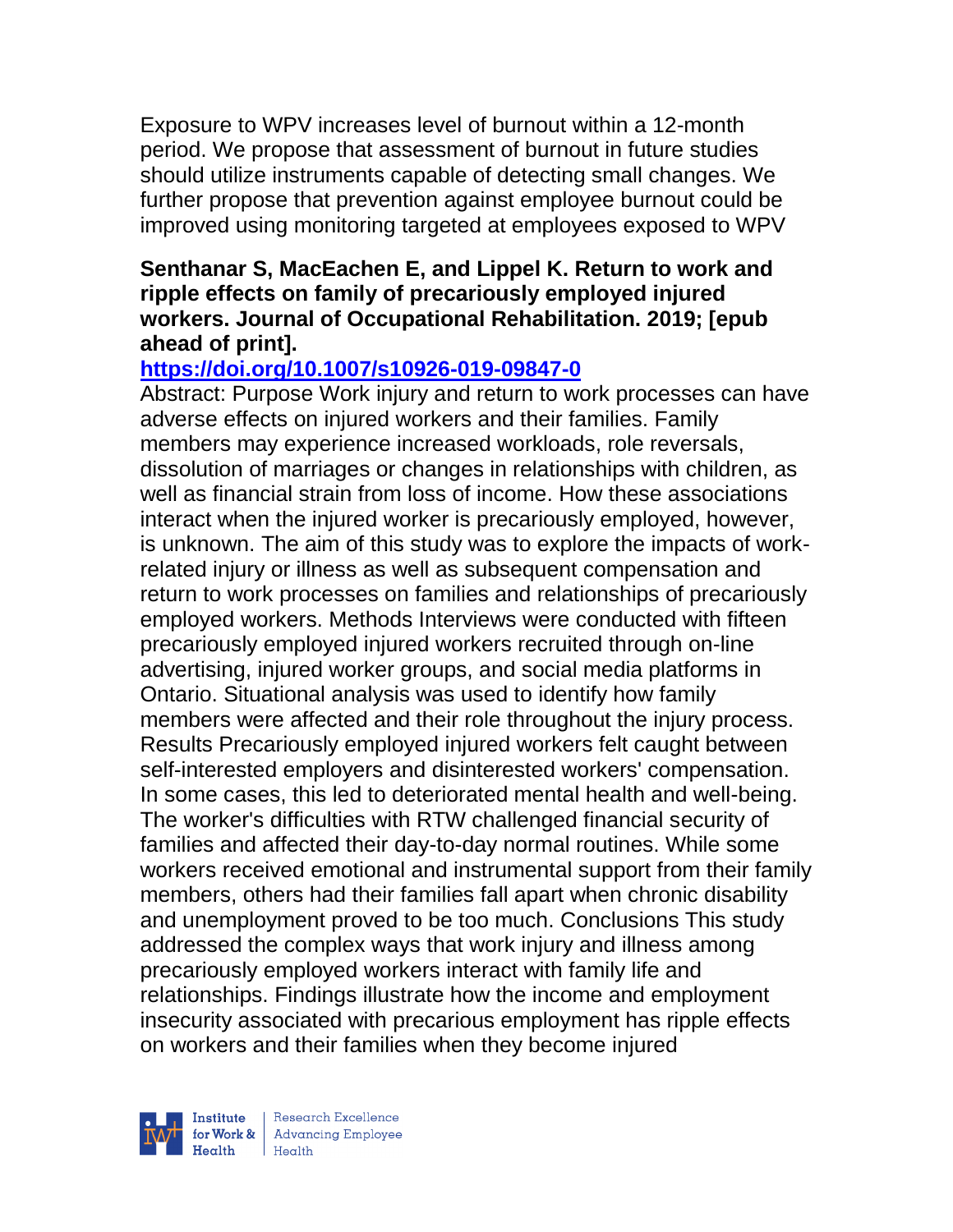**Sidhu S and An G. Occupational health internship program at a metropolitan transit authority: exploring split shifts as a health and safety concern for bus operators. New Solutions. 2019; 29(2):266-283.** 

**<https://doi.org/10.1177/1048291119853306>** 

**Tsuno K, Kawachi I, Inoue A, Nakai S, Tanigaki T, Nagatomi H, et al. Long working hours and depressive symptoms: moderating effects of gender, socioeconomic status, and job resources. International Archives of Occupational & Environmental Health. 2019; 92(5):661-672.** 

# **<https://doi.org/10.1007/s00420-019-01401-y>**

Abstract: PURPOSE: Systematic reviews and meta-analyses have found inconsistent associations between working hours and depressive symptoms. The purpose of this study was to investigate the possible moderators of this association, using data from a largescale cross-sectional survey. METHODS: A total of 16,136 Japanese employees (men 83.5%; women 16.5%) responded to a selfadministered questionnaire inquiring about overtime working hours during the previous month and depressive symptoms (Center for Epidemiologic Studies Depression scale), as well as moderating factors including gender, age, marital status, socioeconomic status, commuting time, sleeping hours per day, job control and worksite social support (Job Content Questionnaire), neuroticism (Eysenck's Personality Questionnaire Revised), and social desirability (Social Desirability Scale) (response rate, 85%). We conducted sequential regression analyses to investigate the main effects and interaction effects of all moderating variables. RESULTS: The association between overtime working hours and depressive symptoms was significantly moderated by gender (interaction effect: beta = 0.03), age (beta =  $-$  0.02), manager (beta = 0.03), sleeping hours (beta =  $(0.02)$ , job control (beta =  $-0.03$ ), and neuroticism (beta = 0.02). Among workers engaged in 80 + hours of overtime, higher depressive symptoms were reported by women, younger employees, non-managers, employees with low job control, low worksite social support, and high neuroticism. A significant main effect of long overtime working hours on depressive symptoms was also observed even after controlling for all independent variables (beta = 0.02). CONCLUSIONS: Long overtime working hours is associated with

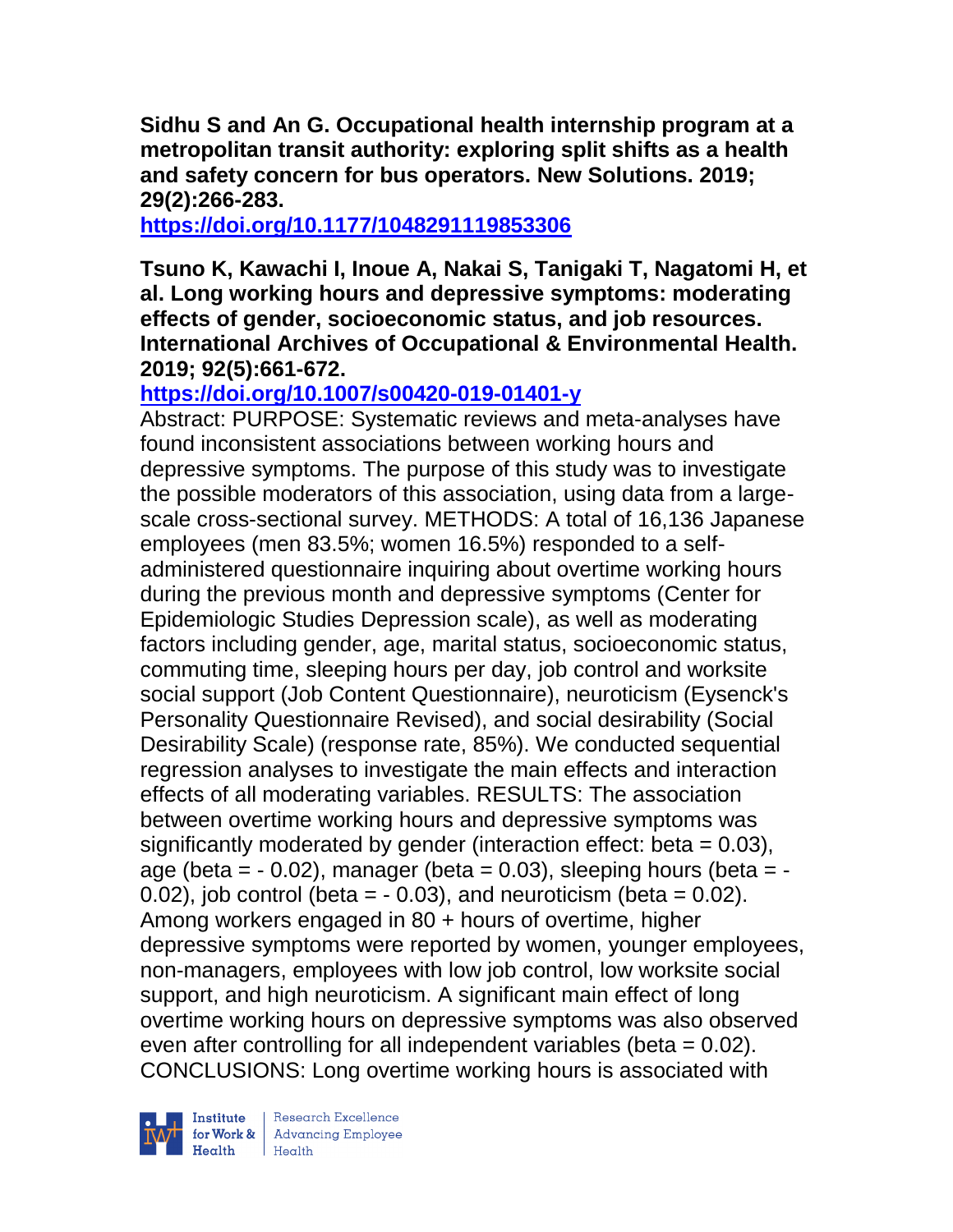depressive symptoms. We also found significant heterogeneity in the association according to employee characteristics, which may explain the inconsistent findings in previous literature

#### **Zhao Y, Richardson A, Poyser C, Butterworth P, Strazdins L, and Leach LS. Shift work and mental health: a systematic review and meta-analysis. International Archives of Occupational & Environmental Health. 2019; 92(6):763-793. <https://doi.org/10.1007/s00420-019-01434-3>**

Abstract: BACKGROUND: Shift work is common. However, research findings are mixed regarding the impact of shift work on mental health. This systematic review sought to provide a comprehensive summary of existing research examining the association between different types of shift work and mental health. The review included large-scale, non-occupation-specific research. METHODS: Four electronic databases PubMed, PsycINFO, Web of Science and SCOPUS were searched to identify studies that reported on the statistical association between shift work and mental health and that used population-based samples. Two reviewers extracted information about study characteristics and data on the association between shift work and mental health. A meta-analysis was performed for longitudinal studies adopting a 'broad binary' measure of shift work. RESULTS: Thirty-three studies were included in the final review-10 cross-sectional studies, 22 longitudinal studies, and 1 study that included both. Findings were grouped based on whether the measure of shift work focussed on: (1) night/evening work, (2) weekend work, (3) irregular/unpredictable work schedule, or (4) a broad binary measure. There was a reasonable level of evidence that overall, when a broad binary measure was adopted, shift work was associated with poorer mental health-this finding was supported by the meta-analysis results. There was also some evidence that irregular/unpredictable work was associated with poorer mental health. There was less evidence for night/evening and minimal evidence for weekend work. Inconsistencies in study methodology, limited contrasting and combining the results. CONCLUSIONS: The association between shift work and mental health is different across types of shift work. The evidence is strongest for a broad binary, general measure of shift work and for irregular or unpredictable shift